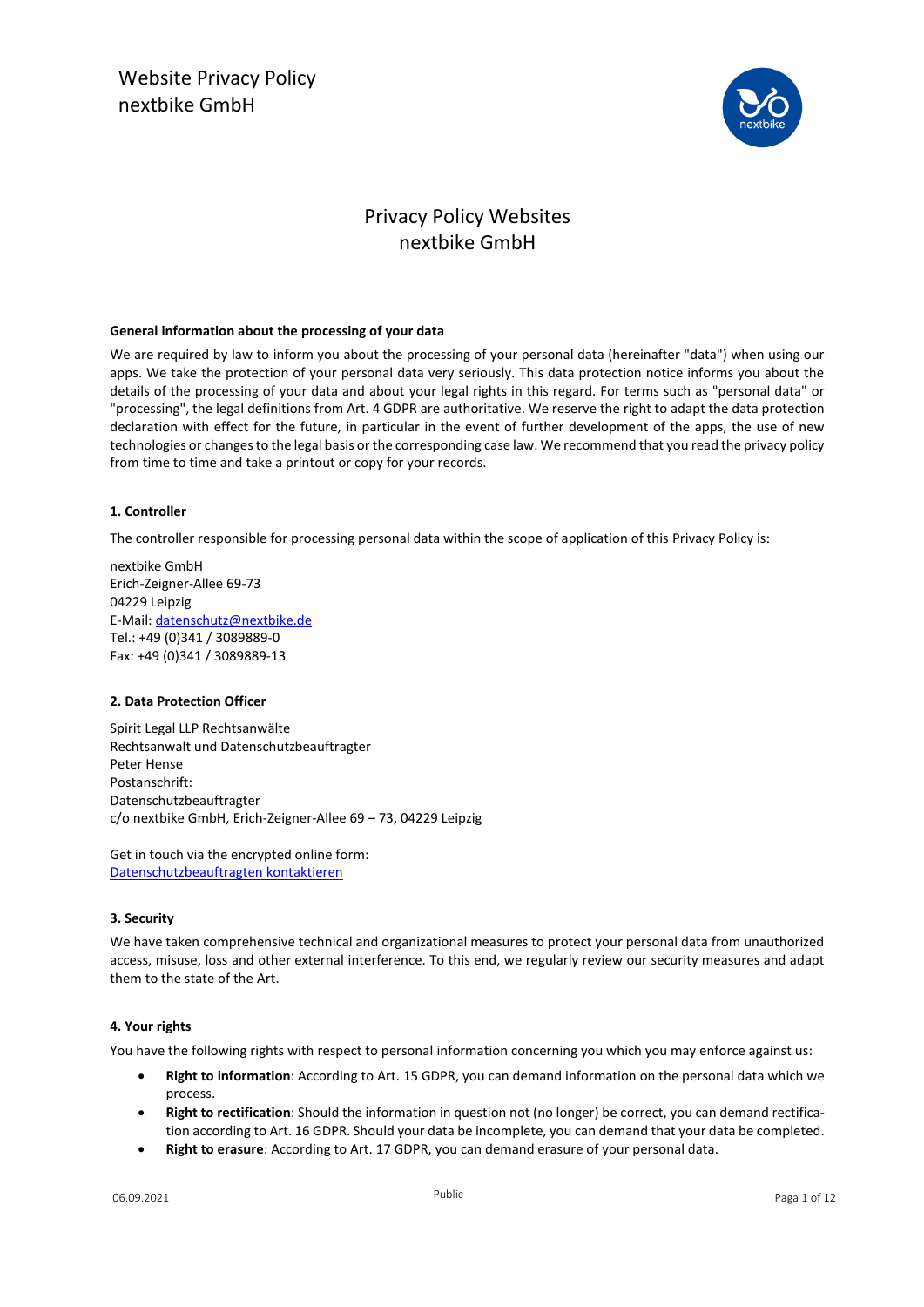

- **Right to restriction of processing**: According to Art. 18 GDPR, you have the right to demand restriction of your personal data.
- **Right to object**: According to Art. 21(1) GDPR, you have the right at all times to object to the processing of your personal data as performed on the basis Art. 6(1)(1) point e) or point f) for reasons relating to your particular situation. In this instance, we will not continue processing your data unless we can demonstrate mandatory grounds for processing that require protection and which are superior to your interests, rights, and freedoms, including if such processing is being undertaken to establish, exercise or defend legal claims (Art. 21(1) GDPR). According to Art. 21(2) GDPR, you are furthermore entitled to the right to object to the processing of personal data relating to your person for the purposes of direct marketing at any time; this also applies in the event of any profiling insofar as such is directly connected to such direct marketing. We refer you to the right to object in this Data Protection Policy with regards to the respective processing.
- **Right to withdraw your consent**: Insofar as you have given your consent to processing, you have the right to withdraw such according to Art. 7(3) GDPR.
- **Right to data portability**: You have the right to receive such personal data concerning you which you have provided to us in a structured, commonly used and machine-readable format ("data portability"), and the right to have these data transmitted to a further controller, provided the prerequisite under Art. 20(1) point a), b) GDPR has been fulfilled (Art. 20 GDPR).

You may enforce your rights by sending communication using the contact details named under "Controller", or the Data Protection Officer we have named.

If you are of the opinion that the processing of your personal data breaches data protection law, you also have the right to lodge a complaint with a data supervisory authority of your choice according to Art. 77 GDPR.

## **5. Use of our websites**

In principle, you can use our websites for purely informational purposes without disclosing your identity. When you call up the individual pages of the respective websites in this sense, only access data is transmitted to our web space provider so that the website can be displayed to you. The following data is processed here:

- browser type/browser version
- operating system used
- language and version of the browser software
- host name of the accessing end device
- IP address
- Website from which the request comes
- Content of the request (specific page)
- Date and time of the server request
- Access status/HTTP status code
- Referrer URL (the previously visited page)
- Amount of data transferred
- Time zone difference to Greenwich Mean Time (GMT)

The temporary processing of this data is necessary in order to technically enable the course of a website visit and a delivery of the website to your end device. The access data is not used to identify individual users and is not merged with other data sources. Further storage in log files takes place in order to ensure the functionality of the websites and the security of the information technology systems. The legal basis for the processing is Art. 6 para. 1 p. 1 lit. f) GDPR. Our legitimate interests lie in ensuring the functionality of the websites and the integrity and security of the websites. The storage of access data in log files, in particular the IP address, for a longer period of time enables us to detect and prevent misuse. This includes, for example, the defense against requests that overload the service or any bot use. The access data is deleted as soon as it is no longer required to achieve the purpose of its processing. In the case of the collection of data for the provision of the websites, this is the case when you end your visit to the website. The log data is basically stored directly and exclusively accessible to administrators and deleted after seven days at the latest. After that, they are only indirectly available via the reconstruction of backup tapes and are finally deleted after a maximum of four weeks.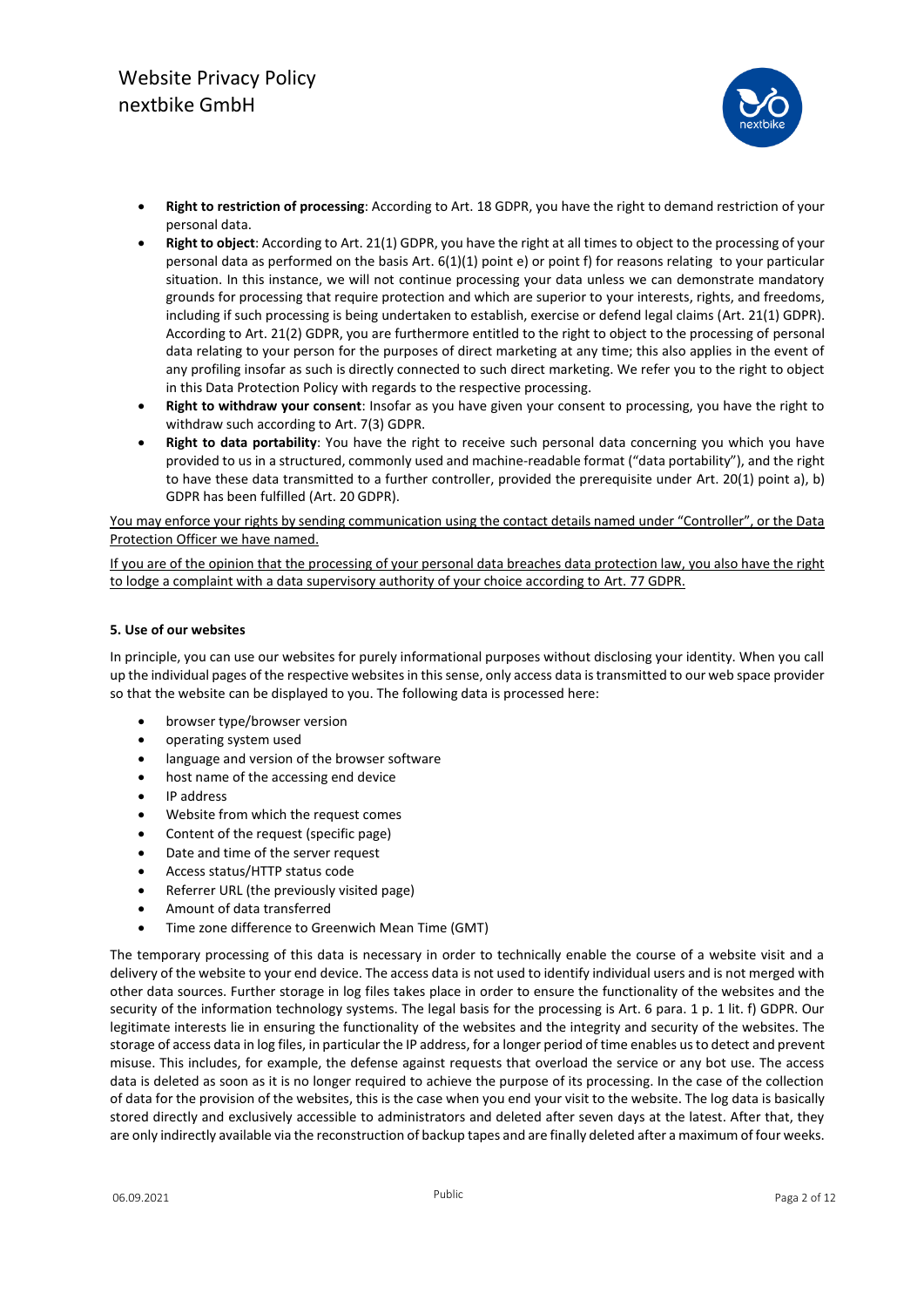

You can object to the processing. Your right to object exists for reasons arising from your particular situation. You can send us your objection via the contact details listed in the section "Responsible provider".

## **6. Tracking**

## Technically necessary elements

Some elements of our Internet pages require that the calling browser can be identified even after a page change. In the technically necessary elements, such as in particular cookies or similar methods of terminal access, the following data are processed for the purpose of carrying out or facilitating electronic communication and providing an information society service requested by the user:

- Language settings
- Log-in information

The user data collected through technically necessary elements are not processed to create user profiles. We also use so-called "session cookies", which store a session ID that can be used to assign various requests from your browser to the common session. "Session cookies" are necessary for the use of the websites. In particular, we can use them to recognize the end device used when returning to the website. We use this cookie to recognize customers on subsequent visits to the websites; otherwise, they would have to log in again on each visit. The legal basis for this processing is Art. 6 para. 1 p. 1 lit. f) GDPR. Our legitimate interests in the processing are to provide the aforementioned special functionalities and thereby make the use of the websites more attractive and effective. The "session cookies" are deleted after logging out or after closing the browser (depending on browser type and setting).

You can object to the processing. Your right to object exists for reasons arising from your particular situation. You can send us your objection via the contact details listed in the "Responsible party" section.

## Technically unnecessary elements

We also use cookies, pixels, browser fingerprinting and other tracking technologies on the websites that enable an analysis of the user's surfing behavior. For example, the following data is stored and processed:

- Search terms entered
- Frequency of page and app views
- Utilization of website and app functions

The legal basis for this processing is your consent pursuant to Art. 6 (1) s. 1 lit. a) GDPR. The technically unnecessary cookies, pixels and other tracking technologies are automatically deleted after a specified duration, which may differ depending on the tracking method. Insofar as we integrate third-party cookies or pixels and similar tracking technologies into our website, we will point this out to you separately below.

## Cookie banner notice

**When you access the websites, you will be informed by an information banner about the use of cookies and referred to this data protection declaration. In this context, there is also a note on how the storage of cookies can be prevented in the browser settings. Via this information banner, you have the option of selecting our cookies for you individually. Technically necessary cookies must be activated in order to ensure the smooth use of our website or app. You can activate or deactivate technically unnecessary cookies via the info banner.**

## Consent Tool "Klaro"

In order to request consent for the processing of your end device information and personal data by means of cookies or other tracking technologies on our websites, we use the consent tool "Klaro" of the company "KIProtect GmbH", Bismarckstr. 10-12, 10625 Berlin (hereinafter "KIProtect"). With the help of "KIProtect", you have the possibility to consent or refuse the processing of your end device information and personal data by means of cookies or other tracking technologies for the purposes listed in the tool of "KIProtect". Such processing purposes may include, for example, the integration of external elements, integration of streaming content, statistical analysis, reach measurement and personalized advertising. You can use "KIProtect" to give or refuse your consent for all processing purposes or to give or refuse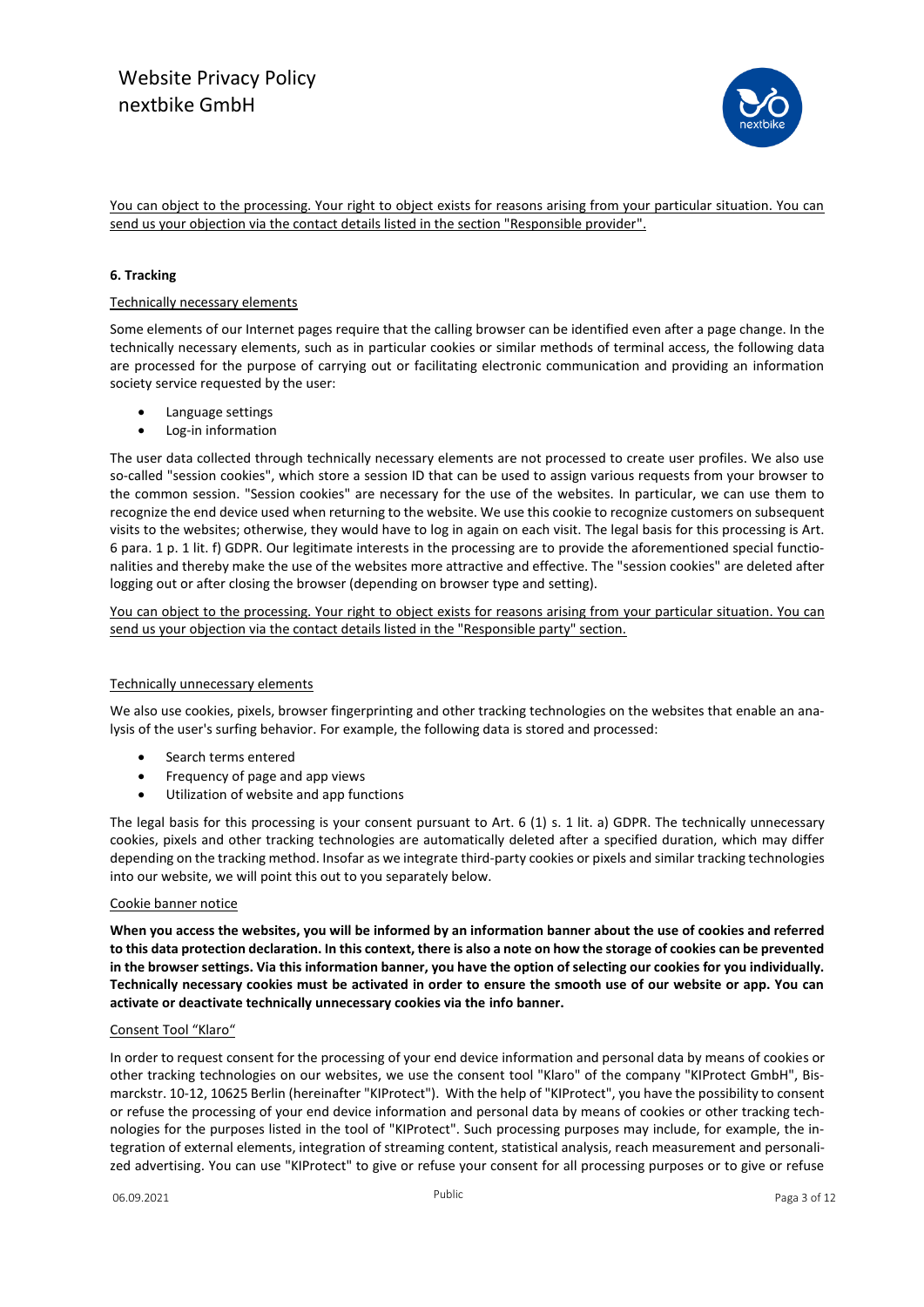

your consent for individual purposes or individual third-party providers. The settings you have made can also be changed by you afterwards. The purpose of the integration of "KIProtect" is to leave the decision about the setting of cookies and similar functionalities to the users of our websites and to offer the possibility to change already made settings in the course of the further use of our websites. In the course of using "KIProtect", personal data (IP address), information of the end devices used and the settings you have made are processed by us and "KIProtect". The legal basis for the processing is Art. 6 para. 1 p. 1 lit. c) GDPR in conjunction with. Art. 7 (1) GDPR, insofar as the processing serves to fulfill the legally standardized obligations to provide evidence for the granting of consent. Otherwise, Art. 6 para. 1 p. 1 lit. f) GDPR is the relevant legal basis. Our legitimate interests in the processing lie in the storage of user settings and preferences in relation to the use of cookies and the evaluation of consent rates. The data is stored pseudonymously for a maximum of 12 months. Twelve months after the user settings have been made, the consent is queried again. The user settings made will then be stored again for this period, unless you yourself delete the information about your user settings in the end device capacities provided for this purpose beforehand. Further data protection information is available at [https://kipro](https://kiprotect.com/de/ressourcen/datenschutz)[tect.com/de/ressourcen/datenschutz.](https://kiprotect.com/de/ressourcen/datenschutz)

You may object to the processing insofar as the processing is based on Art. 6 (1) p. 1 lit. f) GDPR. Your right to object exists for reasons arising from your particular situation. You can send us your objection via the contact details listed in the "Responsible party" section.

## **7. Registration and tariff options**

During or after registration, we offer you options to decide on the collection and use of your data in certain areas. You can exercise your choices and options via your user account. As a business customer, you can also contact your contact persons.

## Registration/login area of the websites and apps

If you want to use the password-protected area on our websites and in our apps, you generally have to register using the following information:

- Address
- E-mail address
- First/last name
- Phone Number
- Location / City / Postcode
- RFID chip number (optional)
- If applicable, specification of co-user/partner (optional)
- Means of payment
- Ticket number (optional)

When registering for the use of nextbike in different cities and countries, different data is requested that is required for the registration in the respective cities/countries. Furthermore, at the time of registration, your IP address and the date and time of registration are processed. We use the double opt-in process for registration on the websites and in our apps. After you have submitted the data required for registration, you will receive an SMS with a personalized PIN code to activate your customer account. Only after successful activation by entering the PIN code is access to the customer account created and registration successfully completed. For subsequent registrations (logins), the access data (user ID, password) selected by you during the first registration must be entered. If confirmation by entering the transmitted PIN code is not received within 24 hours, we will block the information transmitted to us and automatically delete it after one month at the latest. Otherwise, your data will be deleted as soon as they are no longer required to achieve the purpose of their processing. This is the case for the data collected during the registration process when the registration on the website or in the apps is cancelled or modified and your customer account is balanced.

The following functions are available in the login area of the websites and the apps:

You can…

- Check your nextbike account balance
- Edit your profile data (enter and change name, contact details, PIN code)
- Change payment methods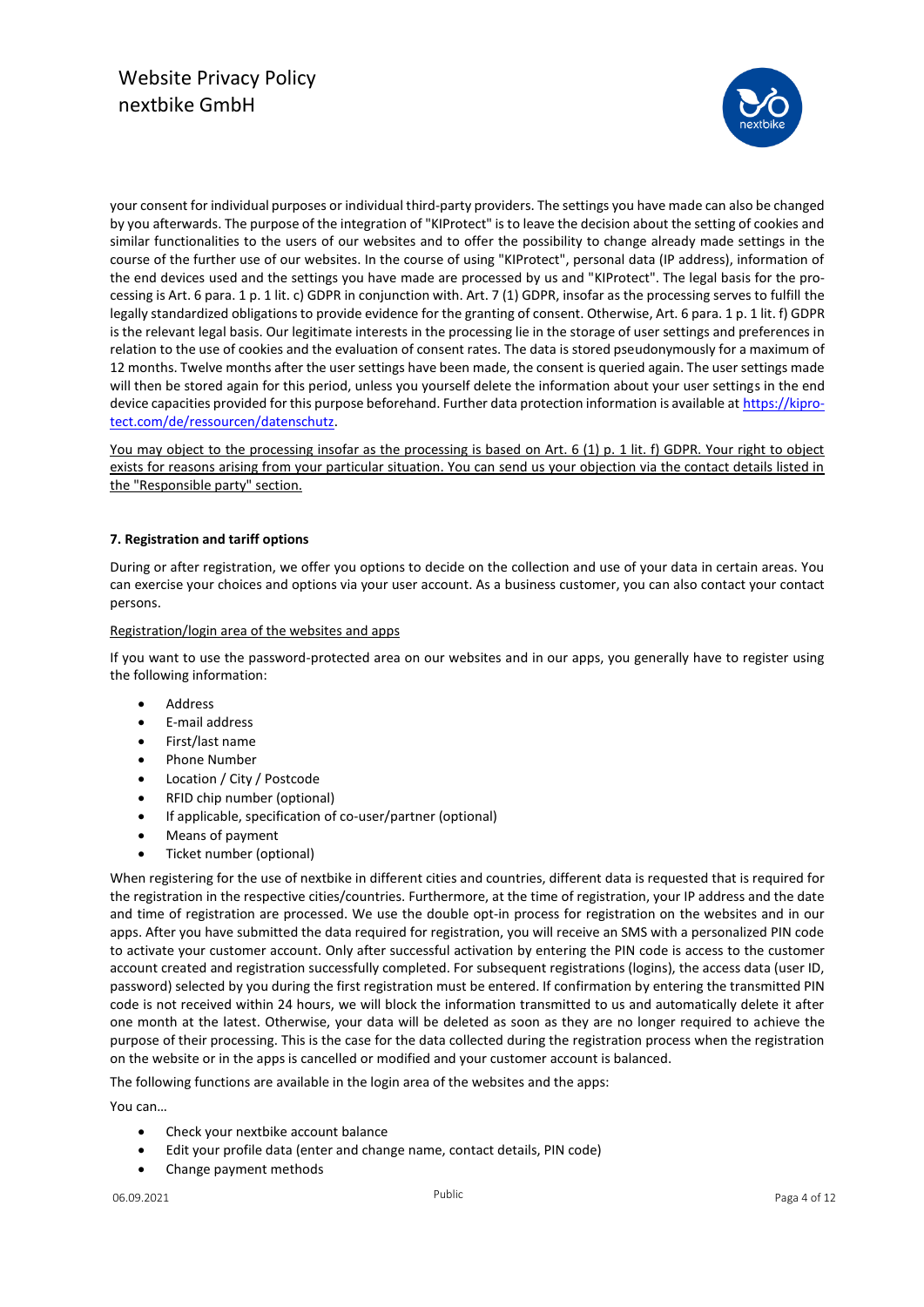

- Cancel your customer account
- View and manage tariff options
- Manage, change or cancel your newsletter subscription
- Link your user account with your customer accounts of selected partner companies
- Redeem vouchers

If you use the password-protected area of the websites or apps, e.g. to edit your profile data, we also process the personal data required to initiate or fulfill the contract, in particular address data and information on the method of payment. The legal basis for the processing is Art. 6 para. 1 (1) point b) GDPR. The provision of your data is necessary and mandatory for the conclusion or performance of the contract. If you do not provide your data, you can neither register nor use the login area, i.e. a contract conclusion and / or execution is not possible. The data will be deleted as soon as they are no longer required to achieve the purpose of their processing, or processing will be restricted if legal retention periods exist. Due to mandatory commercial and tax regulations, we are obliged to store your address, payment and order data for a period of ten years. 6 months after termination of the contract, we restrict the processing and reduce the processing to compliance with existing legal obligations.

## Partner program

As part of the use of your customer account, we offer you the opportunity to benefit from customer advantages and special conditions, such as free rides, with our partner program. You can select the respective partner companies/associations within your user account on our websites or in our apps by confirming the associated fields. In order to enable you to benefit from the respective customer advantages and special conditions, we process the following data from you depending on the design of the customer account of the partner company:

- Code
- Customer number
- Subscription number

In addition, you can enter your e-mail addresses in the user settings, with which you are registered with the respective partner companies or have a customer account there. The legal basis for the processing is Art. 6 para. 1 point b) GDPR. The provision of your data is necessary for the performance of the contract, and you are contractually obliged to provide your data.

If you do not provide your data, it will not be possible to conclude and / or execute the contract in the form of enabling customer benefits and special conditions. Your personal customer data will not be passed on to the respective partner companies. The respective partner companies may receive anonymized statistics on the number of customers who have made use of a customer benefit or special conditions by providing their customer data.

## Ticket subscription / season tickets

You also have the option to select different fare options and timecards on the websites or in our apps, manage your selected options and subscribe to our annual and monthly cards. Registration to receive timecards is done via our online form within your user account. We process the data you provide during registration, such as your first and last name, address, etc., to execute the contract. The provision of your data is required for the execution of the contract and you are contractually obliged to provide your data. If you do not provide your data, it will not be possible to conclude and / or execute the contract. The legal basis is Art. 6 para. 1 (1) point b) GDPR. We delete the data accruing in this context after the storage is no longer necessary or restrict the processing if legal retention obligations exist. Due to mandatory commercial and tax regulations, we are obliged to store your address, payment data and order data in accordance with §§ 257 HGB, 147 Para. 1 point 4, Para. 3 AO for a period of ten years. Two years after termination of the contract, we restrict the processing and reduce the processing to compliance with existing legal obligations.

## Coorperation in the course of joint responsibility

Nextbike processes personal data with partner companies in the course of a so-called "joint responsibility" according to Art. 26 (2) sentence 2 GDPR. The reasons for the cooperation as joint controllers result from the respective contractual relationships and responsibilities of the controllers in the course of the operation of a bicycle rental system and may differ with respect to the different systems. The following is a list of the partners with whom nextbike cooperates as joint responsible parties, and in each case a further link to the information sheet in which the essential background to the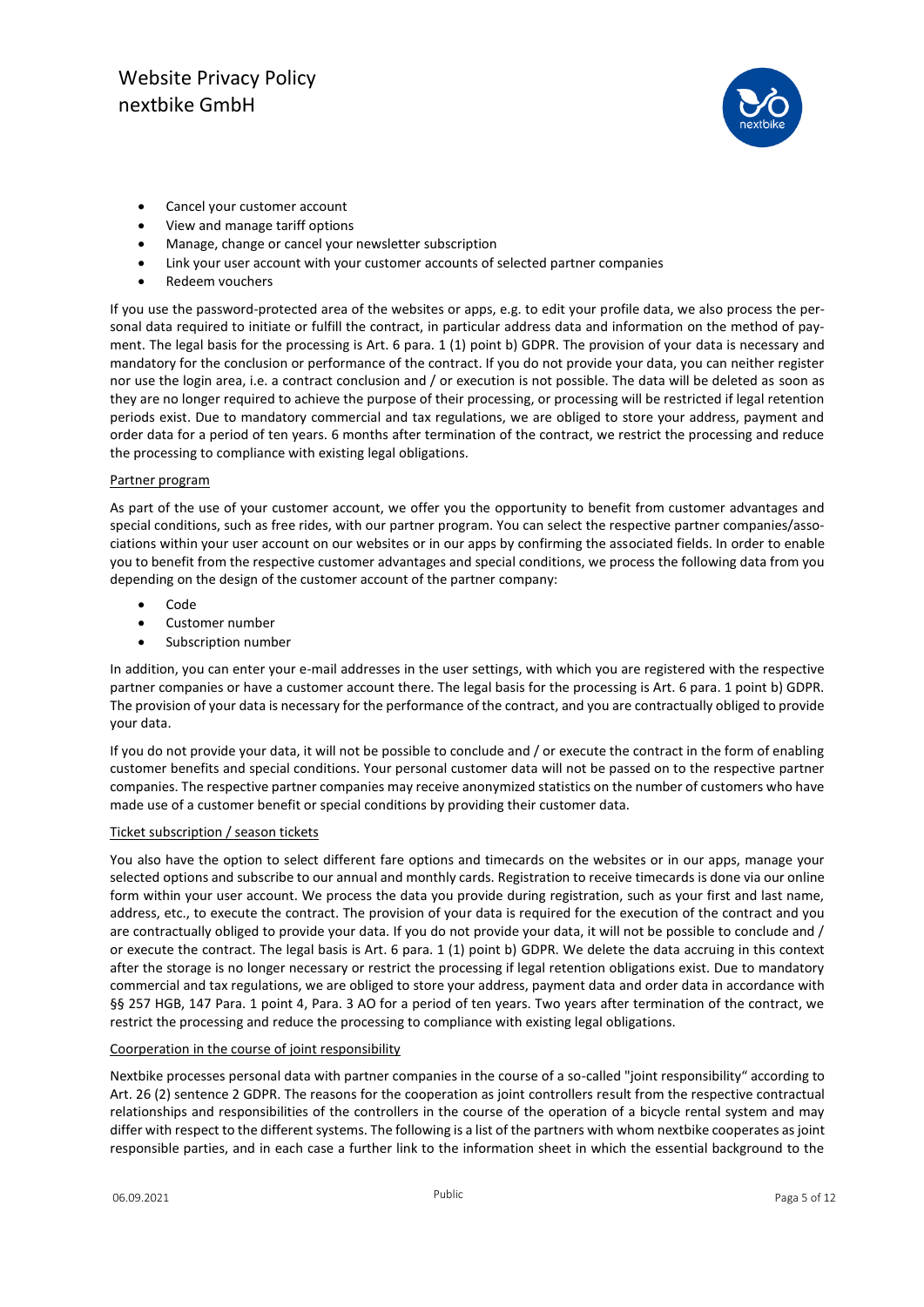# Website Privacy Policy nextbike GmbH



responsibilities can be viewed. These can also be found at [nextbike.de/datenschutz](file:///C:/Users/pteitge/Desktop/Datenschutz/Datenschutzrichtlinien/nextbike.de/datenschutz) under notes on joint responsibility according to Art. 26 GDPR.

Cooperations:

- **Mobiel GmbH (Flowbie Siggi Bielefeld)**: [https://www.nextbike.de/media/2020-04-09\\_Informationen-Art-26-](https://www.nextbike.de/media/2020-04-09_Informationen-Art-26-Betroffene_nextbike.pdf) [Betroffene\\_nextbike.pdf](https://www.nextbike.de/media/2020-04-09_Informationen-Art-26-Betroffene_nextbike.pdf)
- **Innsbrucker Verkehrsbetriebe und Stubaitalbahn GmbH (Stadtrad Innsbruck):** https://www.nextbike.de/media/nextbike-IVB\_Informationen-zur-gemeinsamen-Verantwortlichkeit.pdf

## **8. Collection and processing of location data**

## Collecting in the course of the rental process

For the purpose of faster traceability and billing, we locate the location (coordinate-based) of the respective bicycles within our business areas when renting and returning each bicycle. We do not track the distance traveled during the time the bicycle is borrowed. Insofar as we use the location data (GPS data) for billing purposes, the legal basis for the processing is Art. 6 para. 1 lit. b) GDPR. Otherwise, we base the processing of location data on the legal basis of Art. 6 (1) (f) GDPR, as we pursue the purpose of improving the service for our customers by being able to distribute the bicycles evenly in the city area. In addition, the GPS tracking serves the prevention and detectability of criminal offenses in connection with the use of the bicycles. After the purpose has been achieved (e. g. after the bicycle has been returned), the GPS data is blocked for further processing or deleted, unless we are entitled to further storage and processing required in the respective context on the basis of a consent granted by you, a contractual agreement, a legal authorization or on the basis of legitimate interests (e. g. storage for the enforcement of claims). Due to mandatory commercial and tax regulations, we are obliged to store GPS data that serve as a basis for accounting in accordance with §§ 257 HGB, 147 para. 1 No. 4, para. 3 AO for a period of ten years.

You may object to the processing. Your right to object exists for reasons arising from your particular situation. You can send us your objection via the contact details mentioned in the section "Controller".

## Push notification: Location query

When you register as a new customer on our websites or in our apps, a (push) message usually opens asking for the use of your current location. In the event that you allow location access, we process this information for the analysis of the use of our websites and apps and to make our web offer more attractive as well as to provide you with additional service. The legal basis for the processing is Art. 6 para. 1 p. 1 lit. f) GDPR. We store this data for a maximum of 2 years after the page is accessed. Your data will not be passed on to third parties.

You can object to the processing. Your right to object is on grounds relating to your particular situation. You can send us your objection via the contact details mentioned in the section "Controller".

## **9. Payment / Payment provider**

## Payment Service Provider (PSP)/ Payment service provider / Credit check - Credit assessment via Abilita

Within the framework of payment processing, e.g. SEPA direct debit, we reserve the right to forward the bank details you have provided to external companies for the purpose of a credit check. For this purpose, we use the services of the online platform "Abilita" of Abilita GmbH (Prüfeninger Straße 20, 93049 Regensburg, Germany; hereinafter: Abilita) under the domain www.debitcheck.de to compare creditworthiness and economic information. The bank details (IBAN/BIC) you provide when creating a user account or depositing a means of payment within the user account are processed by us primarily for the purpose of processing payments. The legal basis in this case is Art. 6 para. 1 p. 1 lit. b) DSGVO. The provision of your payment data is necessary and obligatory for the conclusion or execution of the contract. If the payment data is not provided, it will not be possible to conclude and/or execute the contract by SEPA Direct Debit.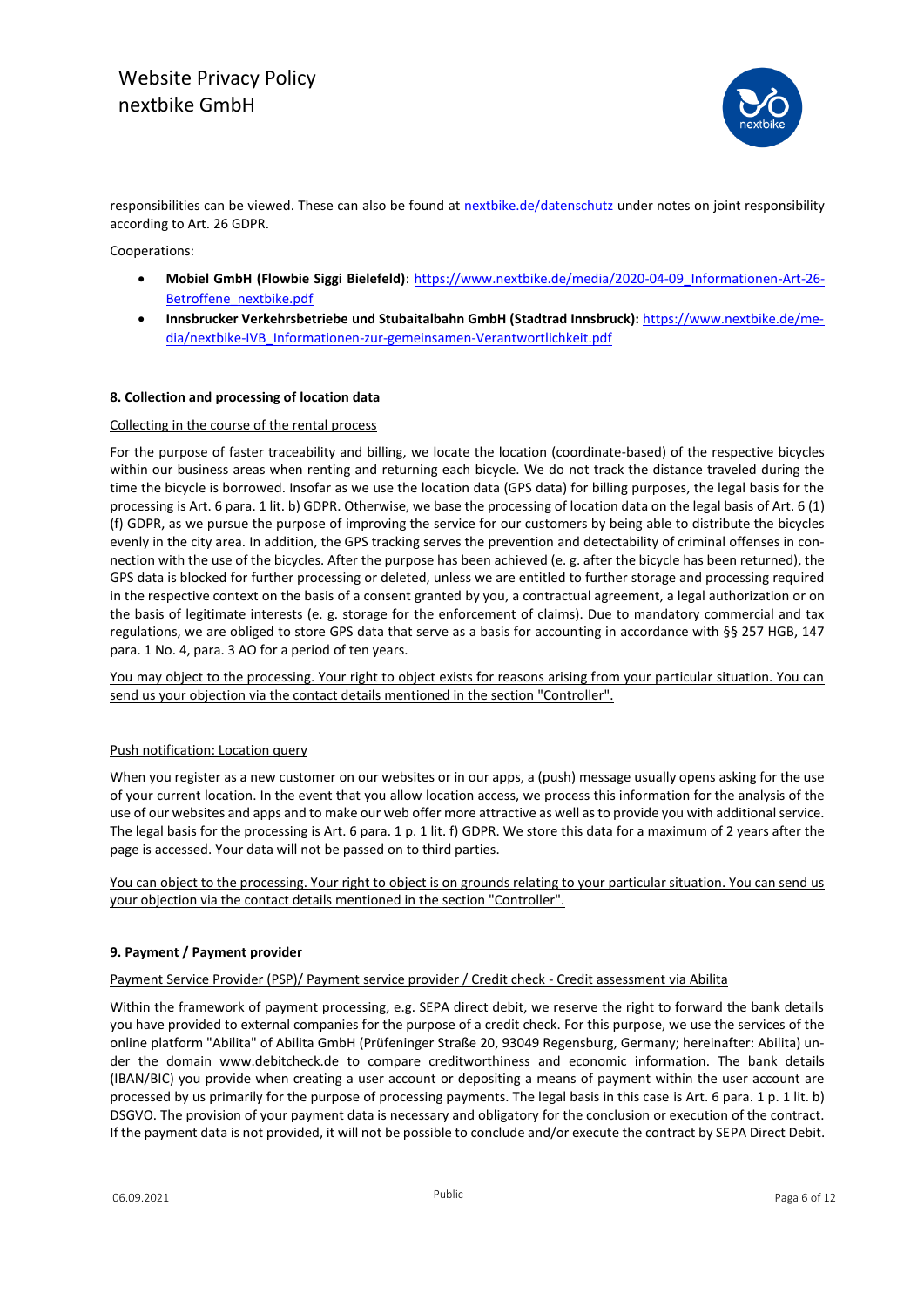

In order to carry out the creditworthiness query and for the purposes of fraud prevention and the avoidance of default risks, the bank connection data (IBAN/BIC) provided by you will be forwarded to "Abilita" and subjected to a check there. "Abilita" then checks the transmitted data with the help of available information from credit agencies, retail and mailorder trade databases, public debtor lists and registers of telecommunications companies and compares them with databases of the following recipients:

- **CRIF Bürgel GmbH**, Leopoldstraße 244, 80807 München
- **infoscore Consumer Data GmbH**, Rheinstraße 99, 76532 Baden-Baden
- **SCHUFA HOLDING AG**, Kormoranweg 5, 65201 Wiesbaden

With the help of the return debit prevention pool (RPP) used here, the validity of the bank account, the existence of known return debits and the existence of a block on the bank account are then checked. In the process, a mathematicalstatistical procedure is used to determine or predict the payment behaviour. From this, after completion of the creditworthiness check via the online platform used by "Abilita", both the positive or negative prognosis of the credit risk in the context of soft, medium or hard negative features is transmitted to us as well as a score value which enables us to make a decision on the establishment, implementation or termination of the contractual relationship with you as our customer. The determined score or probability values also allow conclusions to be drawn about the payment behaviour to be expected in the future. If the result of the creditworthiness check is negative, i.e. a poor creditworthiness or a low score value is determined, this may lead to restrictions in the payment methods provided by us and we may only be able to offer you a payment via selected, restricted payment methods.

The legal basis for processing by Abilita is Art. 6 para. 1 p. 1 lit. f) DSGVO. Our legitimate interests lie in the prevention of abuse and fraud, automated decision-making in relation to the determination of payment behaviour and the avoidance of default risks in accordance with Art. 22 (1) DSGVO. Further information on data protection at "Abilita" is available a[t https://www.debitcheck.de/datenschutz/](https://www.debitcheck.de/datenschutz/) an[d https://abilita.de/datenschutz.](https://abilita.de/datenschutz) We delete the data accruing in this context after the storage is no longer necessary or restrict the processing if there are statutory retention obligations. Due to mandatory commercial and tax regulations, we are obliged to retain your address, payment and order data for a period of up to ten years. Two years after termination of the contract, we restrict processing and reduce processing to compliance with existing legal obligations.

You can object to the processing. You have the right to object on grounds relating to your particular situation. You can send us your objection via the contact details mentioned in the section "Person responsible".

## PayPal

On our websites and in our apps, we offer you payment via PayPal. The provider of this payment service is PayPal (Europe) S.à.r.l. et Cie, S.C.A., 22-24 Boulevard Royal, L-2449 Luxembourg (hereinafter: "PayPal"). If you select payment via "PayPal", the payment data you enter will be transmitted to "PayPal". The processing of your data at "PayPal" is based on Art. 6 para. 1 sentence. 1 point b) GDPR (processing for the performance of a contract). The provision of your payment data is necessary and mandatory for the conclusion or performance of the contract. If the data is not provided, a contract conclusion and / or execution with the payment method "Paypal" is not possible. The data required for payment processing are transmitted securely via the "SSL" procedure and processed exclusively for payment processing. We delete the data accruing in this context after the storage is no longer necessary, or restrict the processing if legal storage obligations exist. Due to mandatory commercial and tax regulations, we are obliged to store your address, payment and order data for a period of up to ten years. Two years after termination of the contract, we restrict the processing and reduce the processing to compliance with existing legal obligations. Further information on data protection and the storage period at "PayPal" can be found at [https://www.paypal.com/de/webapps/mpp/ua/privacy-full.](https://www.paypal.com/de/webapps/mpp/ua/privacy-full)

## Credit card payments

For the purpose of payment processing, the customer provides the payment data required for the credit card payment to the credit institution commissioned with the payment. nextbike subsequently only stores an ID created by the payment service provider as well as a token in order to process future payments.

Payment service providers used by us are:

• Worldpay (Worldpay, The Walbrook building, 25 Walbrook, London EC4n8AF)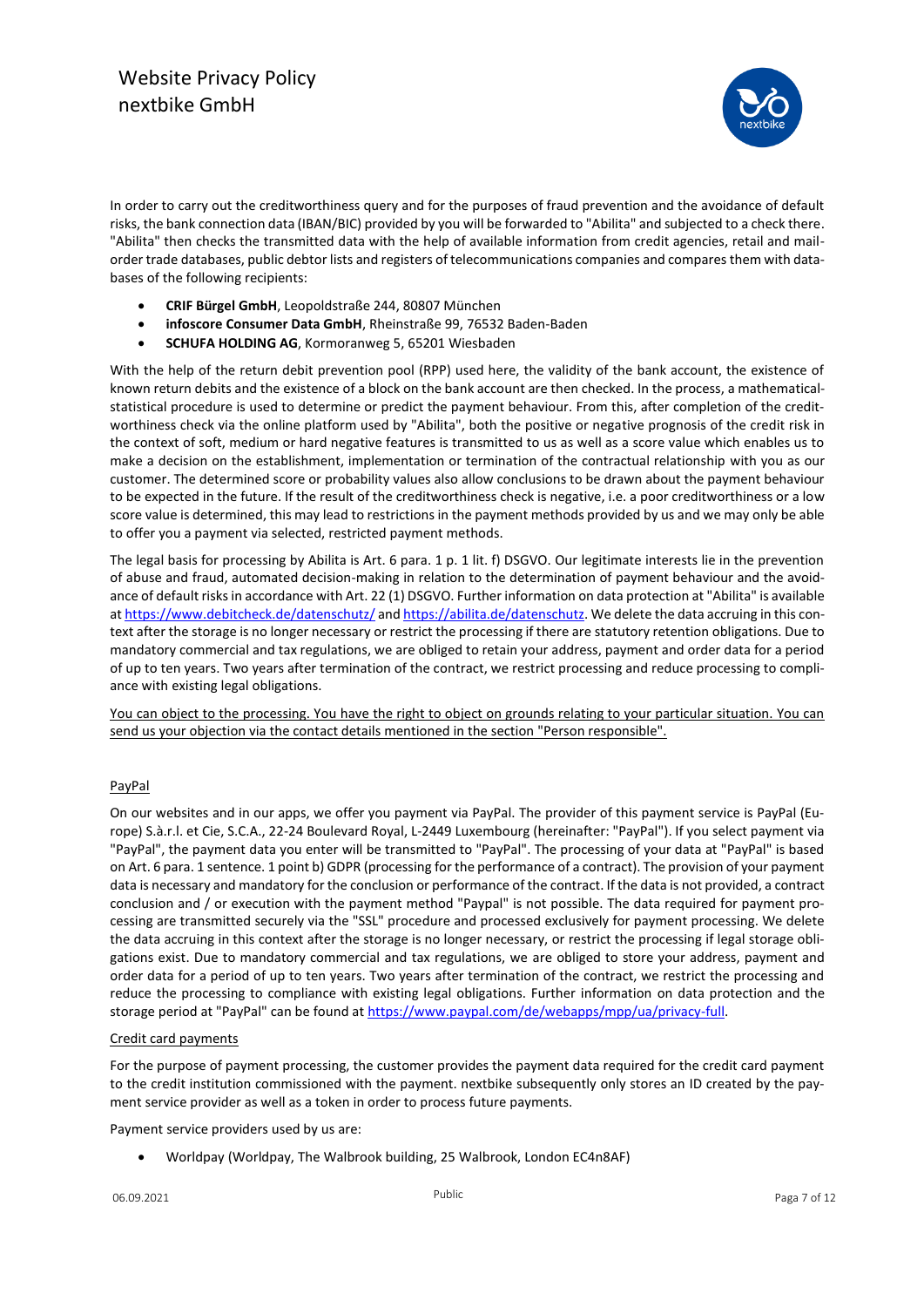

• Adyen (Adyen N.V., Simon Carmiggeltstraat 6-50, 1011 DJ Amsterdam)

The processing is carried out on the basis of Art. 6 para. 1 s. 1 point b) GDPR. The provision of your payment data is necessary and mandatory for the conclusion or execution of the contract. If the payment data is not provided, a conclusion of the contract and / or the execution by means of a credit card payment is impossible. The data required for payment processing are transmitted securely via the "SSL" procedure and processed exclusively for payment processing. We delete the data accruing in this context after the storage is no longer necessary, or restrict the processing if there are legal obligations to retain data. Due to mandatory commercial and tax regulations, we are obliged to store your address, payment and order data for a period of up to ten years. Two years after termination of the contract, we restrict processing and reduce processing to compliance with existing legal obligations.

## Purposes of enforcement or rights/address enquiry

In the event of failure to pay, we reserve the right to forward the data disclosed upon ordering/booking to a solicitor for the purposes of address enquiry and/or enforcement of rights. The legal basis for this processing is Art. 6(1)(1) point f) GDPR. We have a legitimate interest in preventing fraud and avoiding default risks. Furthermore, we will forward your data, where necessary, in order to protect our rights and the rights of our affiliated companies, our cooperation partners, our employees, and/or those of the users of our websites or our apps, and to the extent that processing is necessary. We will never sell or lease your data to third parties. The legal basis for processing is Art. 6(1)(1) point f) GDPR. We have a legitimate interest in this processing for the purposes of enforcing rights. We erase the data collected as soon as storage is no longer necessary, or alternatively we restrict processing in the event that there exist legal retention periods.

You may object to this processing. You have a right to object where there exists grounds related to your particular situation. You can communicate your objection to us using the contact details provided under the section "Controller".

## **10. E-Mail-Marketing**

## **Newsletter**

You have the possibility to subscribe to our e-mail newsletter under "Account Settings - Profile", with which we will inform you regularly about the following contents:

- System News;
- Price changes / limited time offers;
- Promotions of our company.

To receive the newsletter, you must provide a valid e-mail address. We process the e-mail address for the purpose of sending our e-mail newsletter and as long as you have subscribed to the newsletter. We use an external e-mail marketing service to send the newsletter. You can find more information about these service providers in the section "Email marketing services".

The legal basis for the processing is Art. 6 para. 1 s. 1 point a) GDPR.

You can revoke your consent to the processing of your e-mail address for the receipt of the newsletter at any time, either by clicking directly on the unsubscribe link in the newsletter or by sending us a message via the contact details provided under "Responsible party". This does not affect the lawfulness of the processing that took place on the basis of the consent until the time of your revocation.

In order to document your newsletter registration and to prevent misuse of your personal data, registration for our email newsletter takes place in the form of the so-called double opt-in procedure. After entering the data marked as mandatory, we will send you an e-mail to the e-mail address you provided, in which we ask you to explicitly confirm your subscription to the newsletter by clicking on a confirmation link. In doing so, we process your IP address, the date and time of your subscription to the newsletter and the time of your confirmation. In this way, we ensure that you really want to receive our e-mail newsletter. We are legally obliged to prove your consent to the processing of your personal data in connection with the registration for the newsletter (Art. 7 (1) GDPR). Due to this legal obligation, the data processing is based on Art. 6 para. 1 s. 1 point c) GDPR.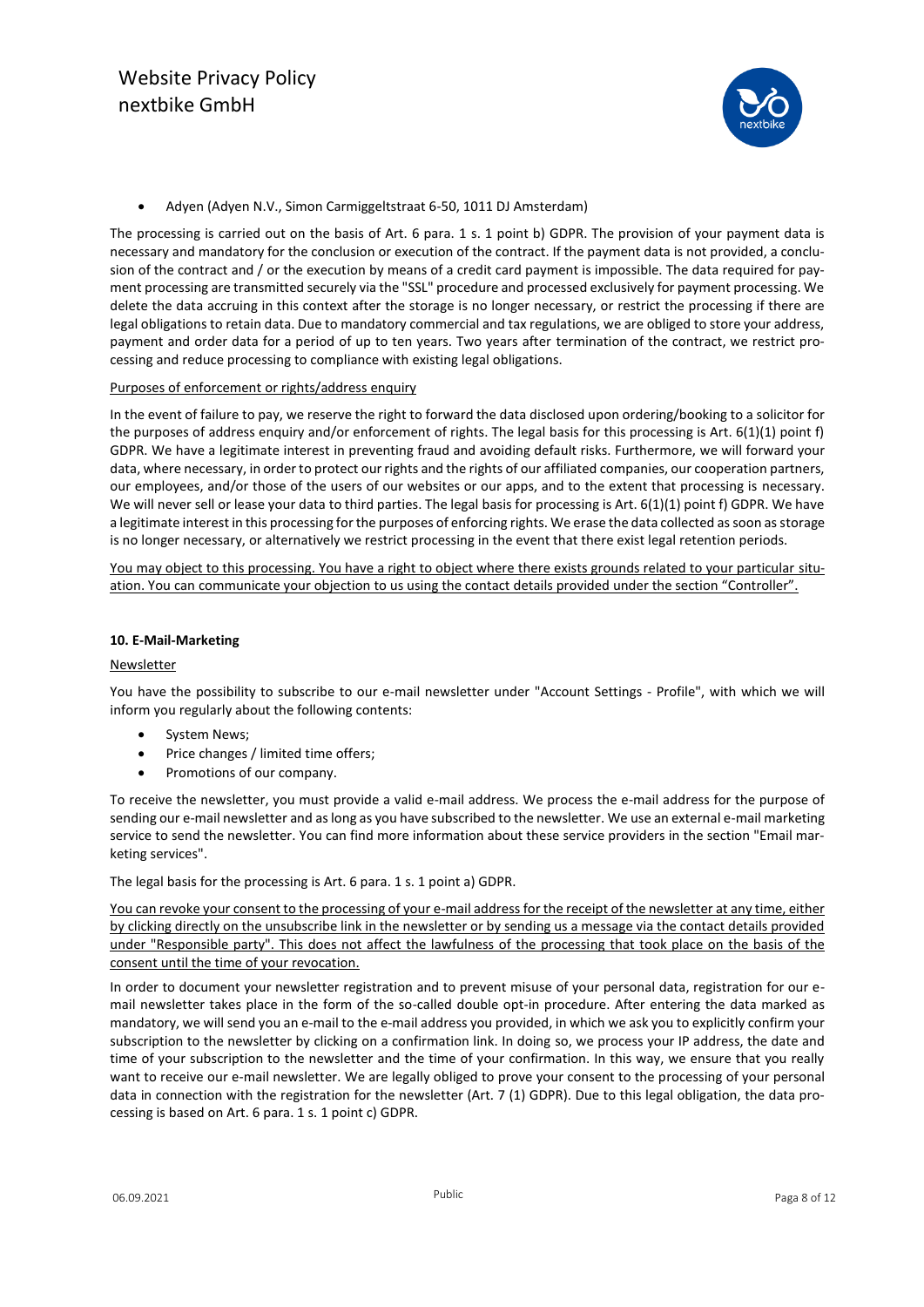

You are not obliged to provide your personal data during the registration process. However, if you do not provide the required personal data, we may not be able to process your subscription at all or in full. If no confirmation of the newsletter subscription is received within 24 hours, we will block the information transmitted to us and automatically delete it after one month at the latest. After your confirmation, your data will be processed as long as you have subscribed to the newsletter.

In the event of unsubscription by exercising the revocation of the declaration of consent, we process your data, in particular your e-mail address, to ensure that you do not receive any further newsletters from us. For this purpose, we add your e-mail address to a so-called "block list", which makes it possible that you do not receive any further newsletters from us. The legal basis for the data processing is Art. 6 para. 1 s. 1 point c) GDPR in order to comply with our verification obligations, otherwise Art. 6 para. 1 s. 1 point f) GDPR. Our legitimate interests in this case are to comply with our legal obligations to reliably no longer send you newsletters.

You can object to the processing. Your right to object exists for reasons arising from your particular situation. You can send us your objection via the contact details listed in the section "Responsible party".

In addition, we process the aforementioned data for the establishment, exercise or defense of legal claims. The legal basis for the processing is Art. 6 para. 1 point c) GDPR and Art. 6 para. 1 point f) GDPR. In these cases, we have a legitimate interest in asserting or defending claims.

You may object to the processing. Your right to object exists for reasons arising from your particular situation. You can send us your objection via the contact details listed in the "Responsible party" section.

We also statistically evaluate newsletter opening rates, the number of clicks on included links and the reading duration, measure the reach of our newsletters and adapt the offers and information sent to your personal interests. For this purpose, the usage behavior on our websites as well as within the newsletters sent by us is evaluated on the basis of end device-specific information (e.g. e-mail client used and software settings). For this analysis, the e-mails sent contain socalled web beacons or tracking pixels, which are single-pixel image files that are also embedded on our website.

For the purpose of measuring reach, we measure the number of visitors who have reached our websites by clicking on links and who perform certain actions there, such as redeeming coupons and purchasing products via the online store. Depending on the reading behavior, we also form target groups to which we send newsletter content tailored to the identified user interest. In order to be able to adapt our newsletter even better to your interests, we assign your e-mail address or your user profile to other user profiles within our database.

The legal basis for the processing is Art. 6 para. 1 s. 1 point a) GDPR. We delete your data when you terminate the newslet-ter subscription.

Revocation of your consent is possible at any time, either by sending a message to us (cf. the contact details in the section "Responsible party" or by directly using the unsubscribe link contained in the newsletter. This does not affect the lawfulness of the processing that took place on the basis of the consent until the time of your revocation.

## Email marketing service "MailChimp"

We use the email marketing service "MailChimp" of the provider "The Rocket Science Group, LLC" (675 Ponce De Leon Ave NE, Suite 5000, Atlanta, GA 30308, USA; hereinafter: "MailChimp"). "MailChimp" also processes your data in the USA. There is no adequacy decision of the EU Commission for the data transfer to the USA. We have agreed standard contractual clauses with "MailChimp" to oblige "MailChimp" to comply with an adequate level of data protection. We will provide you with a copy upon request. If you have registered for the newsletter, the data provided during registration and the data processed during the use of our newsletter service will also be processed on the servers of "MailChimp". "Mail-Chimp" acts as our processor and is contractually limited in its authority to use your personal data for purposes other than providing services to us in accordance with the applicable data processing agreement.

The legal basis for the processing is Art. 6 para. 1 p. 1 point f) GDPR. Our legitimate interests in using an external email marketing service lie in the optimization and more targeted control and monitoring of our newsletter content. For more information on data protection, please refer to the privacy policy of "Mailchimp" at [https://mailchimp.com/legal/pri](https://mailchimp.com/legal/privacy/)[vacy/.](https://mailchimp.com/legal/privacy/)

You can object to the processing. Your right to object exists for reasons arising from your particular situation. You can send us your objection via the contact details listed in the "Person responsible" section.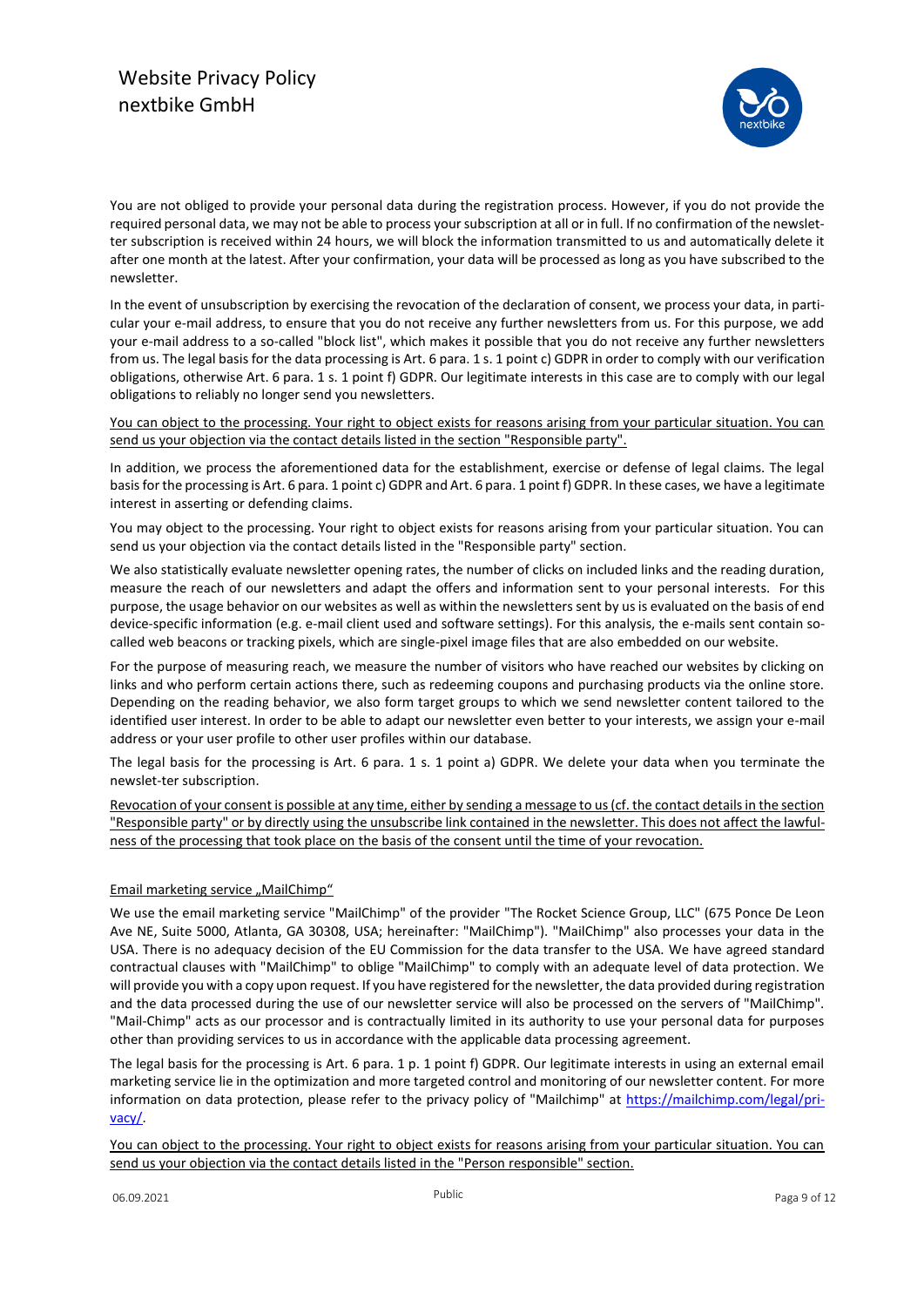

## **11. Use of third-party tools**

In order to provide and continuously improve our services, we rely on the services of the following third-party providers, through which personal data may also be processed.

## Zendesk

We use the customer relationship management (CRM) service "Zendesk" to process customer requests. The tool is operated by Zendesk Inc, 989 Market Street #300, San Francisco, CA 94102, USA. Zendesk is used to handle inquiries via email, phone, or the contact forms on our apps and websites. We have concluded the required data protection agreement with the company Zendesk in accordance with Art. 28 GDPR. According to this agreement, Zendesk undertakes to ensure the necessary protection of your data and to process it exclusively on our behalf in accordance with the applicable data protection regulations.

When processing customer requests, Zendesk processes personal data collected in the course of the contractual relationship, such as telephone number, name, e-mail address, payment information, loan or address data.

The processing of your data takes place on EU servers offered by Zendesk. This is the content of the described agreement according to Art. 28 GDPR. For more information on Zendesk's compliance with data protection, please visit [https://www.zendesk.de/company/privacy-and-data-protection/.](https://www.zendesk.de/company/privacy-and-data-protection/)

The legal basis of the processing is Art. 6 para. 1 point b GDPR. The personal data will be kept for as long as it is necessary to fulfill the purpose of the processing. The data will be deleted as soon as they are no longer necessary to achieve the purpose.

## **Cloudflare**

For information security purposes, our websites use various services of the provider Cloudflare (Cloudeflare Inc., 101 Townsend St., San Francisco, CA 94107, United States). In doing so, the data described in section 5 "Use of our websites" is processed. We have concluded an order processing agreement with cloudflare in accordance with Art. 28 GDPR. Data is only processed via servers located in the EU. The legal basis for the processing is Art. 6 para. 1 p. 1 lit. f) GDPR. Our legitimate interests lie in ensuring the functionality of the websites and the protection of the nextbike service in general.

In addition, we use the services of the Content Delivery Network (hereinafter "CDN") of Cloud-flare on our websites for the purpose of faster retrieval of our online offer. When you visit the websites, a library from the "CDN" is temporarily stored on your end device in order to avoid reloading the content. In the process, your IP address is transmitted to the provider. We have concluded an order processing agreement with cloudflare in accordance with Art. 28 GDPR after processing of the data only takes place via servers located in the EU. The legal basis for the processing is Art. 6 para. 1 p. 1 lit. f) GDPR. With the use of "Cloud-flare", we pursue the legitimate interest of faster retrievability as well as a more effective and improved presentation of our online offer.

Further information on data protection and the storage period for "Cloudflare" can be found at: [https://www.cloud](https://www.cloudflare.com/de-de/privacypolicy/)[flare.com/de-de/privacypolicy/](https://www.cloudflare.com/de-de/privacypolicy/) (section 7 "additional safeguards").

You may object to the processing. Your right to object exists for reasons arising from your particular situation. You can send us your objection via the contact details mentioned in the section "Responsible provider".

## Open Street Map

Our websites use the "OpenStreetMap" service of the OpenStreetMap Foundation (OSMF) to display maps or map sections and thus enable you to conveniently use the map function on the websites. By visiting the websites, Open-StreetMap receives information about the use of our website, including your IP address, which may be collected by cookies and forwarded to the servers of OpenStreetMap and stored. Further information on the purpose and scope of processing by "OpenStreetMap" as well as the storage location and duration can be found at [https://wiki.osmfounda](https://wiki.osmfoundation.org/wiki/Privacy_Policy)[tion.org/wiki/Privacy\\_Policy.](https://wiki.osmfoundation.org/wiki/Privacy_Policy) The legal basis for the processing is Art. 6 para. 1 p. 1 lit. f) GDPR. The processing serves to make our web offer more attractive and to provide you with additional service.

You can object to the processing. Your right to object exists for reasons arising from your particular situation. By changing the settings in your Internet browser, you can object to processing by cookies by disabling or restricting cookies. Cookies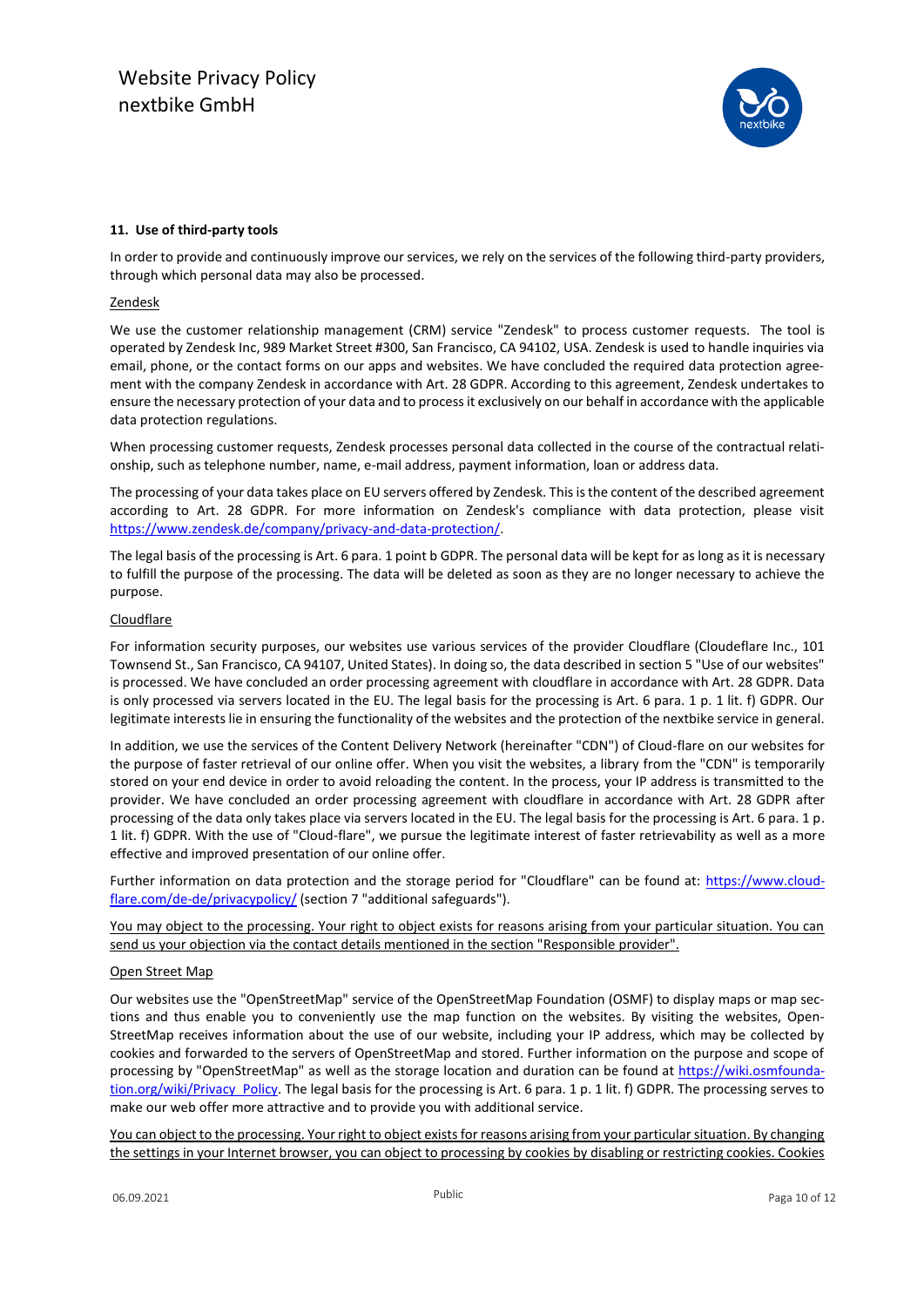# Website Privacy Policy nextbike GmbH



that have already been stored can be deleted at any time in the browser settings. You can also prevent the use of cookies by opening the browser you are using in "private mode".

## Google Analytics 4.0

In order to be able to optimally adapt our websites and apps to user interests, we use "Google Analytics 4.0", a web analysis service from "Google" (Google Ireland Ltd., Gordon House, Barrow Street, Dublin 4, Ireland and Google, LLC 1600 Amphitheatre Parkway Mountain View, CA 94043, USA). The "Google Analytics 4" analysis service uses technologies such as "cookies", "tracking pixels", "device fingerprinting" and programming interfaces to track specific user behavior on websites and in apps. Information stored on users' devices is also processed in the process. With the help of tracking pixels embedded in websites and cookies stored on users' end devices, Google processes the information generated about the use of our website by users' end devices and access data across all end devices for the purpose of statistical analysis - e.g., that a website or several specific web pages have been accessed or that a newsletter registration has taken place.

To analyze usage behavior, we use an application programming interface, the Firebase Software Development Kit (SDK), provided by Google to access end-device information such as the advertising ID (IDFA from Apple and GAID from Google) of the end device used and to enable statistical analysis of the use of the app. Google assigns a randomly generated user ID to which the respective usage behavior is assigned.

Using machine learning methods, Google automatically records user behavior and other events during interaction with our website/app. In addition, a cross-platform analysis of user behavior takes place on websites and apps that use Google Analytics 4 technologies. This makes it possible to record, measure and compare user behavior in different environments. For example, the user's scroll events are recorded automatically to enable a better understanding of how websites and apps are used. Different user IDs from different cookies or end device resources are used for this purpose. We are then provided with anonymized statistics on the use of the various platforms, compiled according to selected criteria.

With the help of "Google Analytics 4", target groups are automatically created for certain cookies or mobile advertising IDs, which are later used for renewed individualized advertising targeting. Target group criteria that can be considered are, for example: Users who have viewed products but not added them to a shopping cart or added them to a shopping cart but not completed the purchase, users who have purchased certain items. In this case, a target group includes at least 100 users. With the help of the "Google Ads" tool, interest-based advertisements can then be displayed in search results. In this way, users of websites can be recognized on other websites within the Google advertising network (in Google search or on "YouTube", so-called "Google Ads" or on other websites) and presented with tailored advertisements based on the defined target group criteria.

For these purposes, it can also be determined whether different end devices belong to you or your household.

Access data includes, in particular, the IP address, browser information, the website previously visited and the date and time of the server request. "Google Analytics 4" automatically shortens the IP address by the last octet in order to make it more difficult to relate it to a person. According to Google, the IP addresses are shortened within member states of the European Union. Due to the "Google Analytics" tool used, the user's browser automatically establishes a direct connection with Google's server. If users are registered with a Google service, Google can assign the visit to the user account and create and evaluate user profiles across applications.

Storage period: The storage period is 14 months.

Third-country transfer: Consent for Google Analytics also includes consent to the possible transfer of data to the USA. The USA is classified by the European Court of Justice as a country without an adequate level of data protection and without appropriate guarantees according to EU standards. In particular, there is a risk that your personal data may be processed by U.S. authorities for control and monitoring purposes, possibly without the possibility of a legal remedy to prevent access to data or to establish the illegality of the access. In addition, it cannot be guaranteed that your data subject rights can be fully implemented and supervisory authorities in the USA will take appropriate remedial action. The use of Google Analytics requires the third country transfer. If you do not wish to consent to the third country transfer, you must deselect Google Analytics.

The legal basis for the processing is your consent according to Art. 6 para. 1 s. 1 point a) GDPR. "Google" also processes the data in part in the USA. So-called "standard contractual clauses" have been concluded with Google to ensure compliance with an appropriate level of data protection. Upon request, we will provide you with a copy of the standard